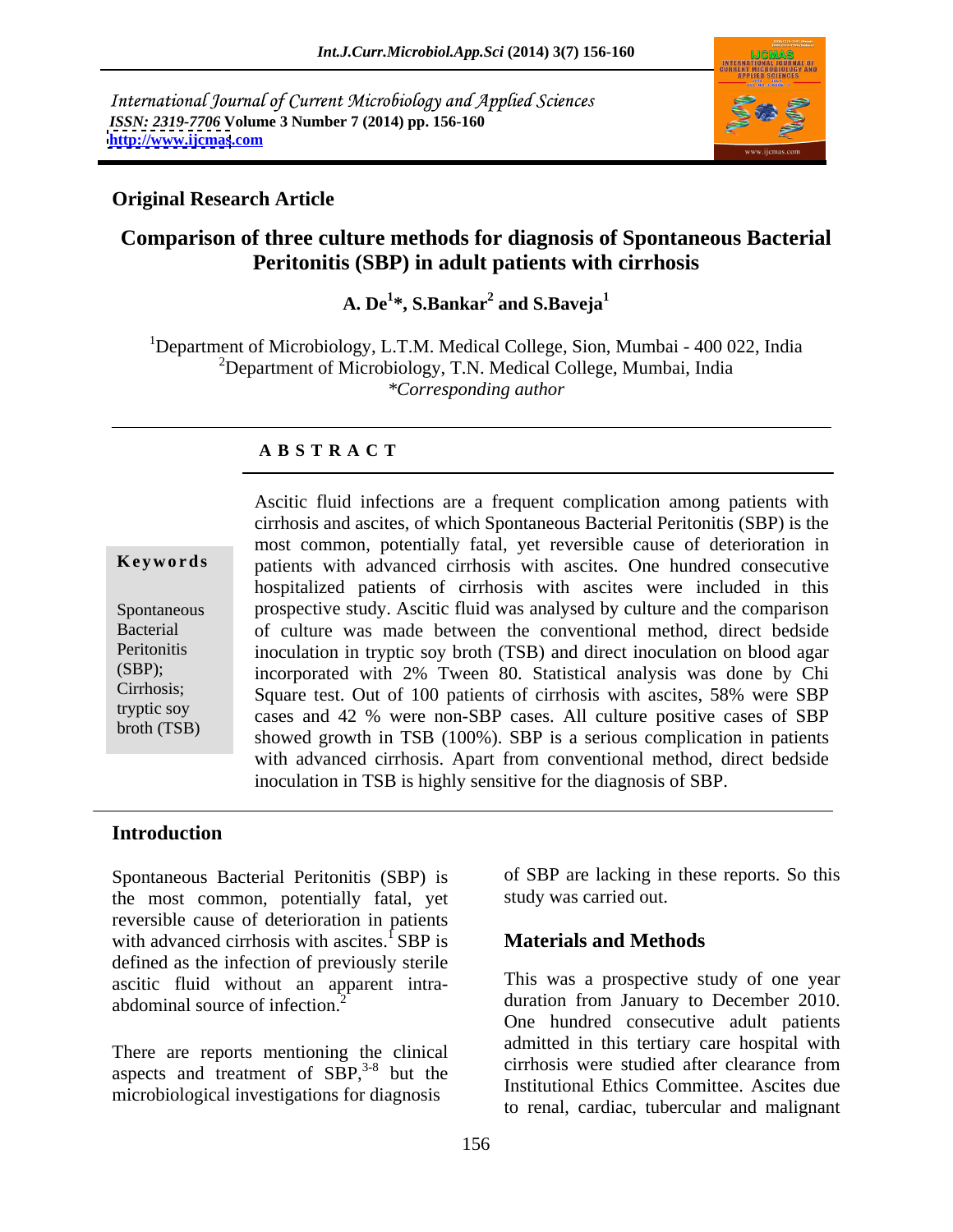pathology, secondary peritonitis and HIV only 36.54 % and by Blood agar

(BA) and MacConkey Agar (MA) after 24 hours ( $2<sup>nd</sup>$  day), 72 hrs ( $4<sup>th</sup>$  day) and on the

Remaining 2 ml of the fluid was centrifuged at 1500 rpm for 10 minutes. Supernatant was One part was processed by conventional from direct inoculation in TSB, 18/19 from at  $37^0$ C at 5% CO<sub>2</sub> atmosphere for 48 hours. other part was plated on Blood Agar by Pseudomonas aeruginosa and incubated at  $37^0$ C at 5% CO<sub>2</sub> atmosphere for 48 hours. Any growth in BA and/or MA biochemical tests. *Staphylococcus aureus* (MSSA). (Table 1).

statistically analysed by Chi square test (Open Epi software version 2.3). cases and the remaining 42% were non-SBP

One hundred patients of hepatic cirrhosis with ascites were studied, of which 93 were male and 7 were female. Out of total 100 cases, number of SBP cases was 58 (58 %). All culture positive cases of SBP  $(52)$ <br>showed growth in tryptic soy broth  $(TSP)$  In the present study, all the 52% culture showed growth in tryptic soy broth (TSB) by direct bedside inoculation (100%). Bacteria grown by only direct bedside inoculation in TSB were 55.77 %. By conventional method, growth was seen in

positive patients were excluded from the incorporated with 2% Tween 80, growth study. was seen in 44.23% cases (Figure 1). only 36.54 % and by Blood agar

Seven ml of ascitic fluid was tapped from inoculation in TSB was statistically the patient under proper aseptic precautions. significant in comparison to conventional Five ml of it was inoculated directly into 25 method in 100 cases  $(p < 0.00001)$  as well ml of tryptic soy broth at the bedside<sup>3</sup>. as in 58 SBP cases  $(p < 0.000001)$ . The ml of tryptic soy broth at the bedside<sup>3</sup>. as in 58 SBP cases ( $p < 0.000001$ ). The Tryptic soy broth was incubated at 37<sup>0</sup>C and same was true between direct bedside  ${}^{0}C$  and same was true between direct bedside 3 subcultures were done on Blood Agar inoculation in TSB and Blood agar hours ( $2<sup>nd</sup>$  day), 72 hrs ( $4<sup>th</sup>$  day) and on the growth by conventional method was not 7<sup>th</sup> day and the plates were incubated at statistically significant in comparison to 37 C. Blood agar incorporated with 2% Tween 80 By Chi square test, growth by direct bedside incorporated with 2% Tween 80. However, in overall 100 cases ( $p = 0.4942$ ), as well as in 58 SBP cases ( $p = 0.4397$ ).

discarded. Deposit obtained was utilized for Gram negative bacteria predominantly grew Gram staining and then divided into 2 parts<sup>9</sup>. by all the three culture methods  $-41/52$ method on BA and MA. BA was incubated conventional method and 21/23 from BA at  $37^0C$  at 5% CO<sub>2</sub> atmosphere for 48 hours. incorporated with Tween 80. *Escherichia*<br>MA was incubated at  $37^0C$  for 48 hours. The coli was the commonest bacteria, followed incorporated with 2% Tween 80 and *Acinetobacter* species. Amongst the Gram  ${}^{0}C$  at 5% CO<sub>2</sub> atmosphere for positive cocci, *Enterococcus* species and plates was identified by standard followed by Methicillin Sensitive from direct inoculation in TSB, 18/19 from incorporated with Tween 80. *Escherichia coli* was the commonest bacteria, followed by *Pseudomonas aeruginosa* and positive cocci, *Enterococcus* species and *Streptococcus* species were recovered, followed by Methicillin Sensitive

The three methods of culture were In the present study, spontaneous bacterial **Results and Discussion** from Peshawar and Larkana in 2010 (58%) peritonitis (SBP) was present in 58% of cases and the remaining 42% were non-SBP cases. This is similar to the studies reported from Peshawar and Larkana in 2010 (58% and  $54\%$  respectively).<sup>6,9</sup> The probable reasons for higher prevalence in the present study and latter studies may be late referral to the tertiary care hospital, low socio economic conditions and malnutrition.<sup>9</sup>

> In the present study, all the 52% culture positive cases grew in TSB after direct bedside inoculation (100%), and the conventional method showed growth only in 36.54% (Figure 1).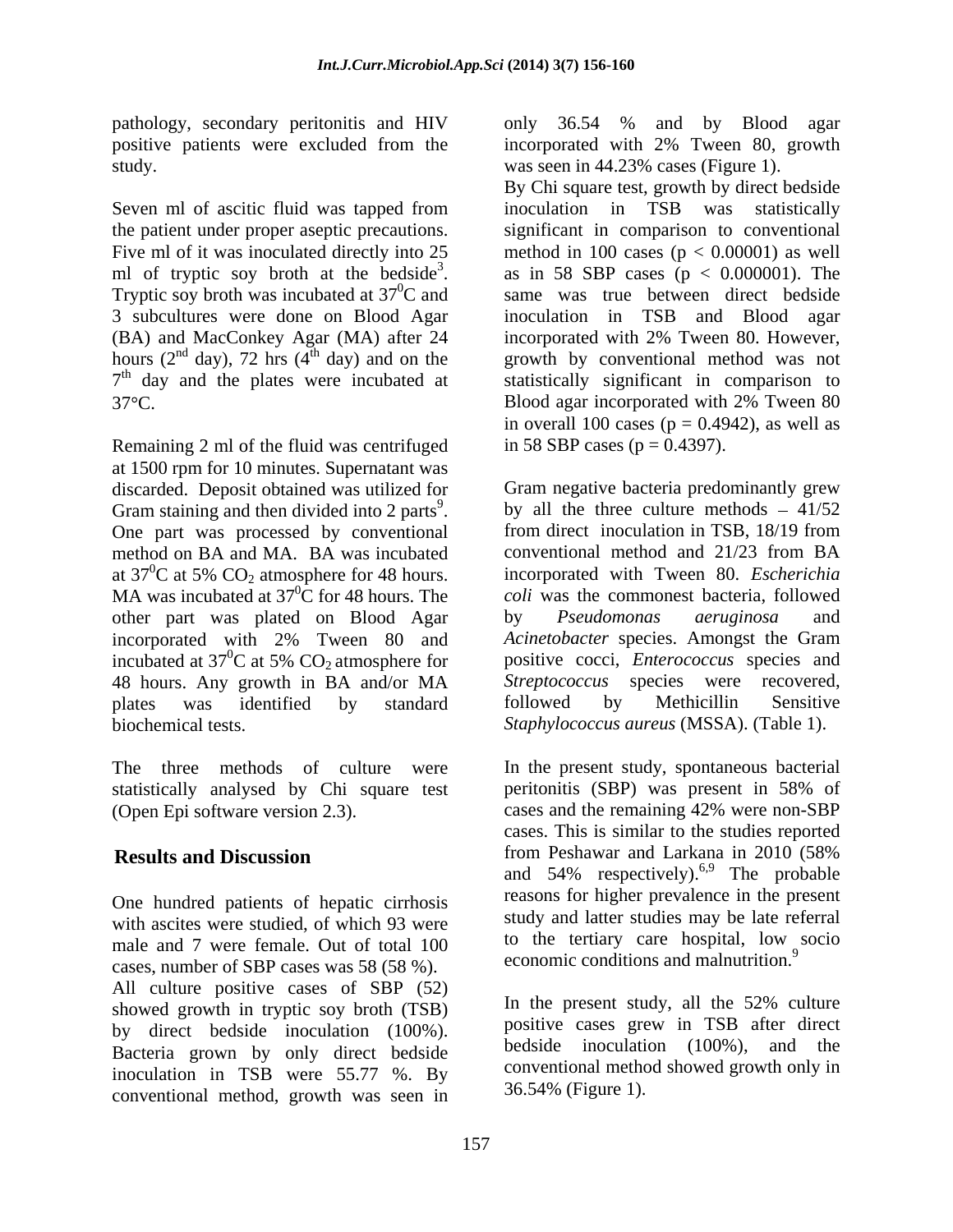| Bacteria                                       |               | Conventional  | <b>Direct bedside</b><br>inoculation in<br><b>TSB</b> |            | <b>Blood agar</b><br>incorporated with<br><b>2% Tween 80</b> |       |
|------------------------------------------------|---------------|---------------|-------------------------------------------------------|------------|--------------------------------------------------------------|-------|
|                                                | <b>Method</b> |               |                                                       |            |                                                              |       |
|                                                | No.           | $\gamma_0$    | No.                                                   |            | No.                                                          |       |
| <b>Gram negative bacilli</b>                   |               |               |                                                       |            |                                                              |       |
| Escherichia coli                               |               | 11   57.89    | 21                                                    | 40.38      | 13                                                           | 56.52 |
| Pseudomonas aeruginosa                         |               | 21.07         |                                                       | 11.54      |                                                              | 17.38 |
| Acinetobacter species                          |               | 05.26         |                                                       | 11.54      |                                                              | 04.35 |
| Enterobacter species                           |               | 05.26         |                                                       | 09.62      |                                                              | 08.70 |
| Proteus mirabilis                              |               | 05.26         |                                                       | 03.85      |                                                              | 04.35 |
| Klebsiella pneumoniae                          |               | $\big  00.00$ |                                                       | 01.92      |                                                              | 00.00 |
| Gram positive cocci                            |               |               |                                                       |            |                                                              |       |
| <i>Enterococcus</i> species                    |               | 00.00         |                                                       | 07.69      | $\overline{0}$                                               | 00.00 |
| <i>Streptococcus</i> species                   |               | 05.26         |                                                       | 07.69      |                                                              | 04.35 |
| Methicillin Sensitive<br>Staphylococcus aureus |               | 00.00         |                                                       | 05.77      |                                                              | 04.35 |
| <b>Total</b>                                   | 19            | 100           | $\epsilon$<br>54                                      | <b>100</b> | 23                                                           | 100   |

| Table.1<br>Differ<br>grown by<br>methods<br>ent bacteria,<br>the thre |  |
|-----------------------------------------------------------------------|--|
|                                                                       |  |

Runyon et al was in 1988, who reported statistically significant ( $p < 0.0001$ ).<sup>10</sup>

Low concentration of bacteria in infected  $(p < 0.001)$ . <sup>13</sup> ascites and the time lag between ascitic fluid collection and its inoculation on A case was reported in 2009 from insensitive.<sup>10</sup> In the present study also by

Studies from Asian as well as western statistically significant ( $p < 0.00001$ ), as countries conducted till date have shown compared to the latter method. The study superiority of direct bedside inoculation in by Castolette et al from Spain have also TSB over the conventional method<sup>3,4,9</sup>. shown a significantly higher sensitivity of The earliest documented evidence of the the direct bedside inoculation in TSB ( $p =$ comparison of these two methods by  $0.0001$ ).<sup>11</sup> An Indian study in 1994 also 93% growth by the bedside inoculation in inoculation into blood culture bottle than TSB and only 43% by the conventional the conventional method  $(p < 0.001)^{12}$  and method. The difference was also a recent study in 2009 from Egypt also brought out superiority of direct and reported significant detection by bedside inoculation than the conventional method  $(p < 0.001)$ . <sup>13</sup>

conventional media in the laboratory, Hyderabad of an adult alcoholic male, makes the conventional method whose ascitic fluid was cultured on blood Chi square test, the former method was plating on BA and MA.<sup>14</sup> *Klebsiella* A case was reported in 2009 from agar with 2% Tween 80, apart from direct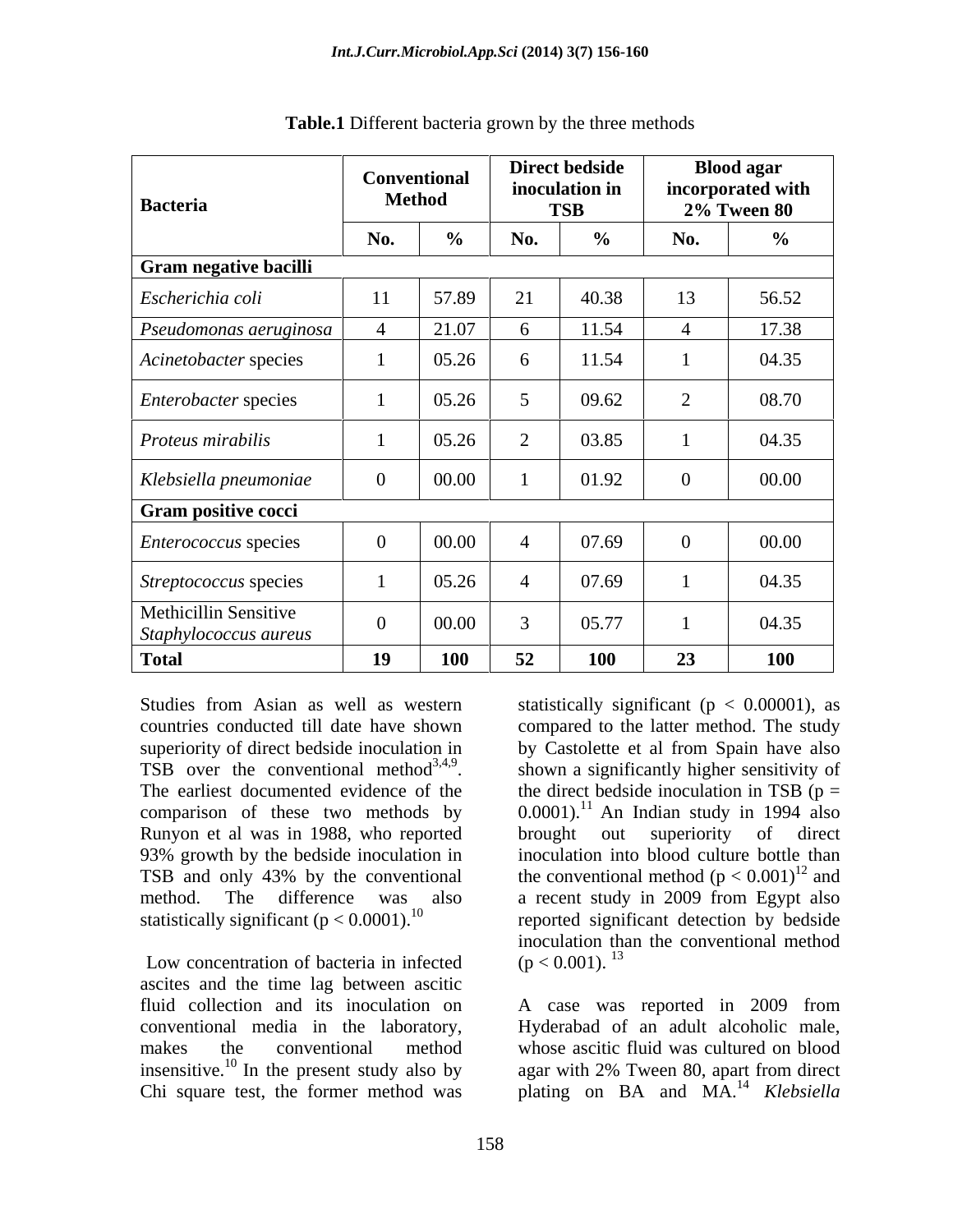*pneumoniae* grew by the former method and not by the latter. By Chi square test, direct bedside inoculation in TSB turned<br>out to be statistically significant in References out to be statistically significant in comparison to BA incorporated with 2% Tween 80 ( $p = 0.00002332$ ) in this study. Comparing the growth of bacteria by conventional method and BA incorporated out to be statistically significant.

culture, Gram negative bacilli (GNB) and Wi<br>predominated  $(578\%)$  Almost all the 530-63. predominated (>78%). Almost all the studies of ascitic fluid cultures have shown predominance of Gram negative bacilli ranging from 28.17% to  $100\%$ .<sup>3</sup> ascites: A prospective study in a  $6,13,15,16$  Amongst the Gram negative tertiary care hospital. Journal of bacilli, *Escherichia coli* was the clinical and diagnostic research 2010; commonest bacteria  $(>40\%)$  by all the 4: 2737-41 three methods, followed by *Pseudomonas* 4.Jain PA, Chandra SL, Gupta S, Gupta<br>*deruginosa* (<21%) (Table 1) Various **DP, Jajoo NU, Kalantri PS**. *aeruginosa* (<21%) (Table 1). Various studies have isolated *Escherichia coli* from 22.22 to 75% from ascitic Liver Cirrhosis with ascites. J Assoc fluid.3,4,13,15 *Pseudomonas aeruginosa* and *Acinetobacter species* have also been isolated from ascitic fluid cultures from Khana B. Spontaneous Bacterial other studies.<sup>3-6,15-17</sup> Amongst the Gram Peritonitis: A prospective study in positive cocci *Enterococcus* species and tertiary care Hospital, Nepal. positive cocci, *Enterococcus* species and tertiary care Hospital, Nepal.<br>Strentococcus species were more One Kathmandu University Medical *Streptococcus* species were more. One *Streptococcus species* isolated from TSB was Bacitracin sensitive. Therefore, it was *Streptococcus pyogenes.* All *Enterococcus*  species were isolated by direct inoculation in TSB. No MRSA. CMCH Larkana. Medical Channel

Spontaneous Bacterial Peritonitis (SBP) is a frequent, yet serious complication in patients of advanced cirrhosis with ascites. Culture on blood agar incorporated with ascitic fluid culture, however the yield of positive culture was not satisfactory by this method. This study shows that direct bedside inoculation in TSB is a superior method of ascitic fluid culture than the

conventional method for the diagnosis of SBP.

## **References**

- Sheer TA, Runyon BA. Spontaneous Bacterial Peritonitis 2005; 23: 39-46.
- with 2% Tween 80, however, did not turn Spontaneous Bacterial Peritonitis. In By all the three methods of ascitic fluid<br>By all the three methods of ascitic fluid<br>Maddrey WC. Lippincott Williams 2.Arroyo V, Navasa M. Ascites and Spontaneous Bacterial Peritonitis. In Schiff's Diseases of the Liver. Vol 1. 10<sup>th</sup> Ed. Eds: Schiff ER, Sorrel MF, Maddrey WC. Lippincott Williams and Wilkins, Philadelphia, 2007; pp 530-63.
	- 3.Doddamani G B, P.Sunita, Kora SA. Spontaneous Bacterial Peritonitis in ascites: A prospective study in a tertiary care hospital. Journal of 4: 2737- 41
	- 4.Jain PA, Chandra SL, Gupta S, Gupta OP, Jajoo NU, Kalantri PS. Spontaneous Bacterial Peritonitis in Liver Cirrhosis with ascites. J Assoc Phys India 1999; 47. 619-21
	- 5.Syed VA, Ansari JA, Karki P. Regmi M, Khana B. Spontaneous Bacterial Peritonitis: A prospective study in tertiary care Hospital, Nepal. Kathmandu University Medical Journal 2007; 5: 48-59.
	- 6.Jalbani A, Shah AH, Ansari IA, Chutto MA, Gurbakhshani KM. Spontaneous bacterial peritonitis, an experience at CMCH Larkana. Medical Channel 2010, 16: 39-41.
- 2% Tween 80 was a novel method of 7.Gunjaca I, Francetic I. Prevalence and clinical outcome of spontaneous bacterial peritonitis in hospitalized patients with liver cirrhosis: a prospective observational study in central part of Croatia. Acta Clin Croat 2010; 49: 11- 8.
	- 8.Lata J, Fejfar T, Krechler T, Musil T, Husova L, Senkyrik M, et al. Spontaneous bacterial peritonitis in the Czech Republic: Prevalence and